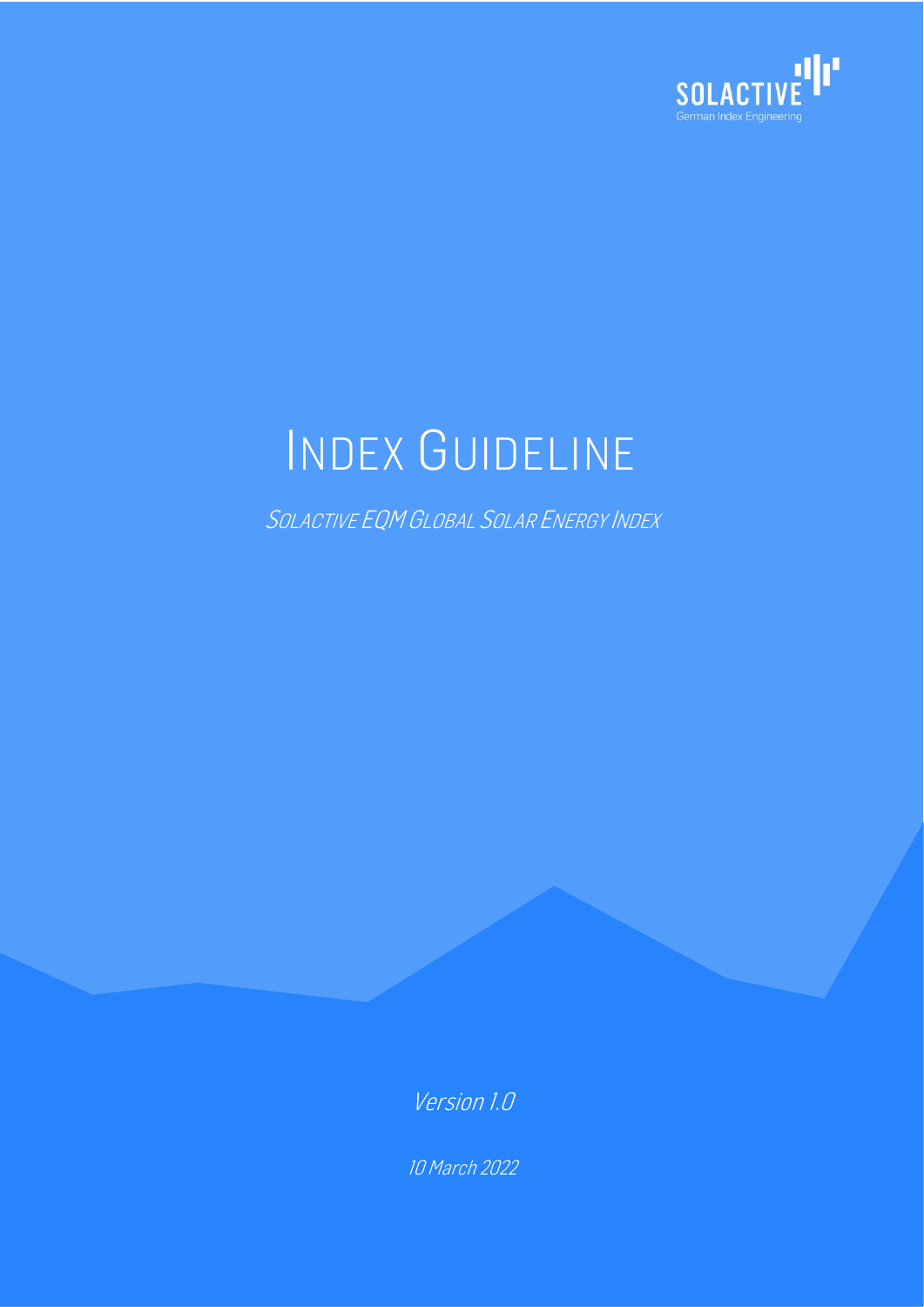### TABLE OF CONTENTS

|    |      | Introduction 33 |  |  |  |  |  |
|----|------|-----------------|--|--|--|--|--|
| 1. |      |                 |  |  |  |  |  |
|    | 1.1. |                 |  |  |  |  |  |
|    | 1.2. |                 |  |  |  |  |  |
|    | 1.3. |                 |  |  |  |  |  |
|    | 1.4. |                 |  |  |  |  |  |
|    | 1.5. |                 |  |  |  |  |  |
| 2. |      |                 |  |  |  |  |  |
|    | 2.1. |                 |  |  |  |  |  |
|    | 2.2. |                 |  |  |  |  |  |
|    | 2.3. |                 |  |  |  |  |  |
| 3. |      |                 |  |  |  |  |  |
|    | 3.1. |                 |  |  |  |  |  |
|    | 3.2. |                 |  |  |  |  |  |
| 4. |      |                 |  |  |  |  |  |
|    | 4.1. |                 |  |  |  |  |  |
|    | 4.2. |                 |  |  |  |  |  |
|    | 4.3. |                 |  |  |  |  |  |
|    | 4.4. |                 |  |  |  |  |  |
|    | 4.5. |                 |  |  |  |  |  |
|    | 4.6. |                 |  |  |  |  |  |
| 5. |      |                 |  |  |  |  |  |
|    | 5.1. |                 |  |  |  |  |  |
|    | 5.2. |                 |  |  |  |  |  |
|    | 5.3. |                 |  |  |  |  |  |
|    | 5.4. |                 |  |  |  |  |  |
|    | 5.5. |                 |  |  |  |  |  |
| 6. |      |                 |  |  |  |  |  |
| 7. |      |                 |  |  |  |  |  |
|    |      |                 |  |  |  |  |  |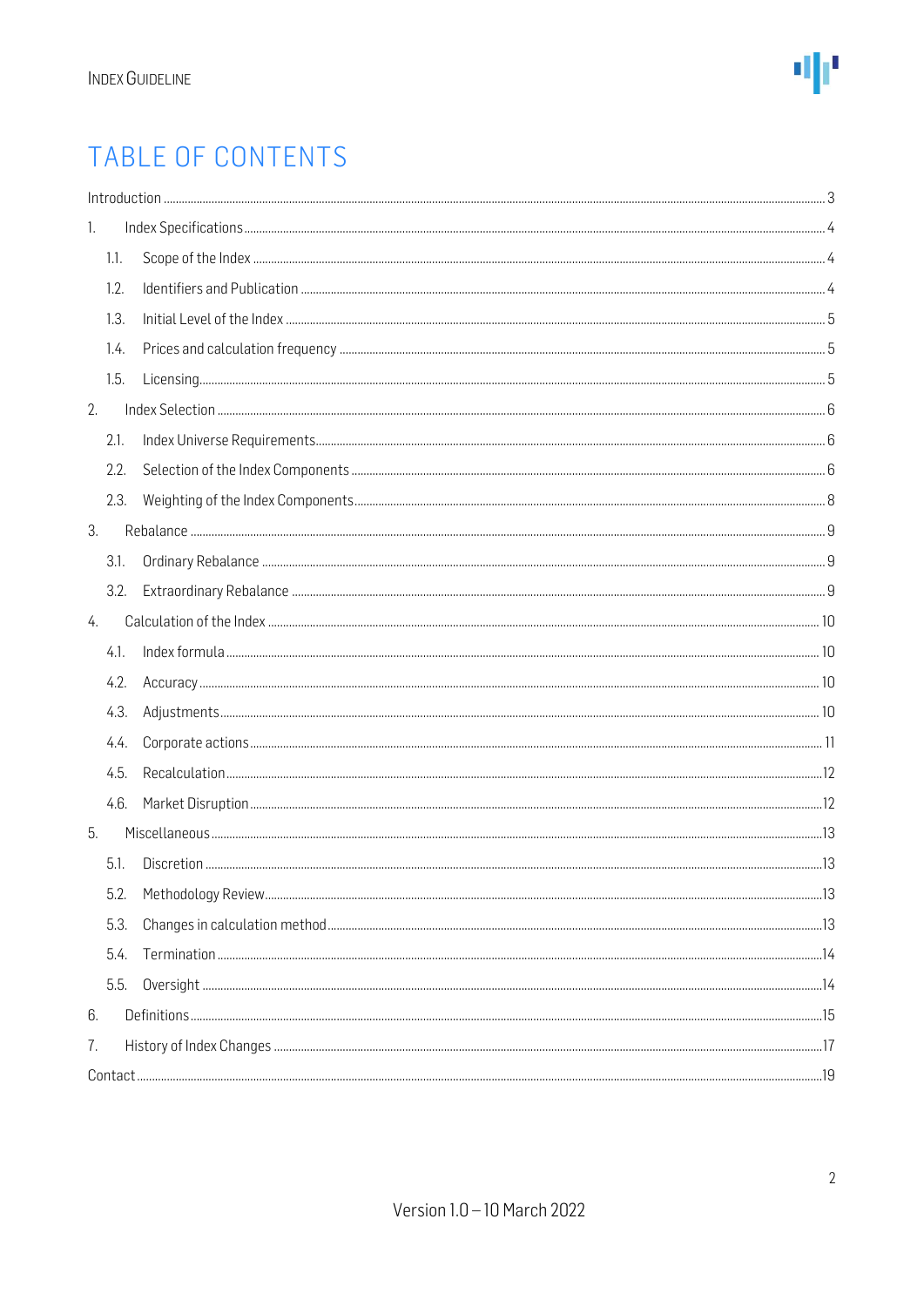### <span id="page-2-0"></span>INTRODUCTION

This document (the "GUIDELINE") is to be used as a quideline with regard to the composition, calculation and maintenance of the Solactive EQM Global Solar Energy Index (the "INDEX"). Any amendments to the rules made to the GUIDELINE are approved by the OVERSIGHT COMMITTEE specified in Section 5.5. The INDEX is owned, calculated, administered and published by Solactive AG ("SOLACTIVE") assuming the role as administrator (the "INDEX ADMINISTRATOR") under the Regulation (EU) 2016/1011 (the "BENCHMARK REGULATION" or "BMR"). The INDEX is owned by EQM Indexes, LLC. The name "Solactive" is trademarked.

The text uses defined terms which are formatted with "SMALL CAPS". Such Terms shall have the meaning assigned to them as specified in Section 6 (Definitions).

The GUIDELINE and the policies and methodology documents referenced herein contain the underlying principles and rules regarding the structure and operation of the INDEX. SOLACTIVE does not offer any explicit or tacit guarantee or assurance, neither pertaining to the results from the use of the INDEX nor the level of the INDEX at any certain point in time nor in any other respect. SOLACTIVE strives to the best of its ability to ensure the correctness of the calculation. There is no obligation for SOLACTIVE – irrespective of possible obligations to issuers – to advise third parties, including investors and/or financial intermediaries, of any errors in the INDEX. The publication of the INDEX by SOLACTIVE does not constitute a recommendation for capital investment and does not contain any assurance or opinion of SOLACTIVE regarding a possible investment in a financial instrument based on this INDEX.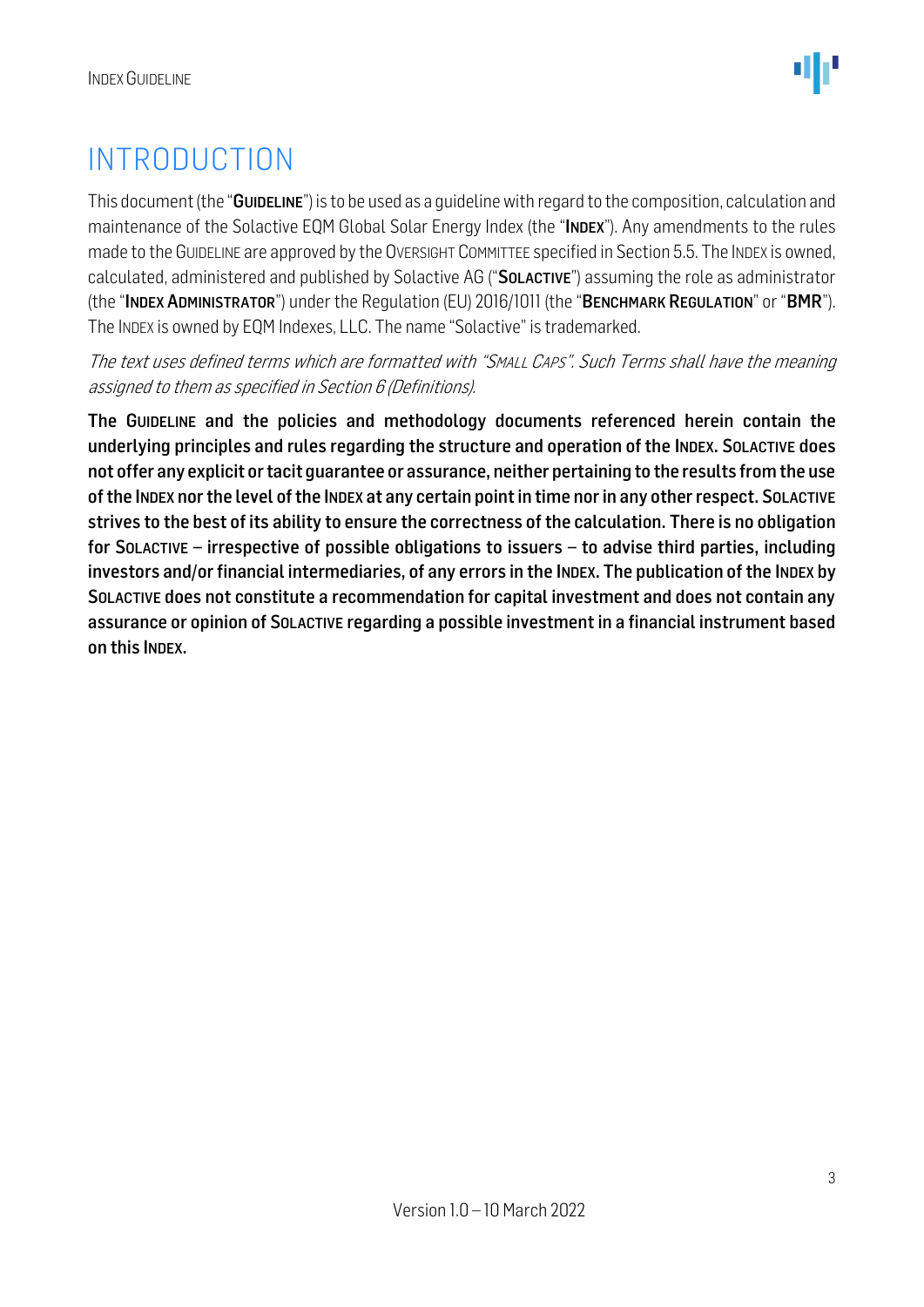### <span id="page-3-0"></span>1. INDEX SPECIFICATIONS

#### <span id="page-3-1"></span>1.1. SCOPE OF THE INDEX

| <b>Category</b>            | <b>Description</b>                                                                        |  |  |
|----------------------------|-------------------------------------------------------------------------------------------|--|--|
| Asset Class                | Equity                                                                                    |  |  |
| Strategy                   | Representation of securities with primary business focus on the<br>solar energy industry. |  |  |
| <b>Regional Allocation</b> | <b>Global Markets</b>                                                                     |  |  |
| Rebalancing Fee            |                                                                                           |  |  |
| Rebalancing Frequency      | Quarterly                                                                                 |  |  |

#### <span id="page-3-2"></span>1.2. IDENTIFIERS AND PUBLICATION

The INDEX is published under the following identifiers:

| <b>Name</b>                | ISIN         | <b>Currency</b> | <b>Type</b> | <b>RIC</b> | <b>BBG</b> ticker        |
|----------------------------|--------------|-----------------|-------------|------------|--------------------------|
| Solactive EQM Global Solar | DE000SL0E8Y2 | <b>USD</b>      | $PR*$       | SOLARAPR   | $\overline{\phantom{a}}$ |
| Energy Index PR            |              |                 |             |            | SOLARANR                 |
| Solactive EQM Global Solar | DE000SL0E8Z9 | <b>USD</b>      | $NTR*$      | .SOLARANR  |                          |
| Energy Index NTR           |              |                 |             |            |                          |
| Solactive EQM Global Solar | DE000SL0E800 | <b>USD</b>      | $GTR*$      | .SOLARATR  |                          |
| Energy Index TR            |              |                 |             |            | -                        |

\*PR, NTR, GTR means that the Index is calculated as gross total return Index as described in the Equity Index Methodology, which is available on the SOLACTIVE website[: https://www.solactive.com/documents/equity-index-methodology/](https://www.solactive.com/documents/equity-index-methodology/)

The INDEX is published on the website of the INDEX ADMINISTRATOR [\(www.solactive.com\)](http://www.solactive.com/) and is, in addition, available via the price marketing services of Boerse Stuttgart GmbH and may be distributed to all of its affiliated vendors. Each vendor decides on an individual basis as to whether it will distribute or display the INDEX via its information systems.

Any publication in relation to the INDEX (e.g. notices, amendments to the GUIDELINE) will be available at the website of the INDEX ADMINISTRATOR: [https://www.solactive.com/news/announcements/.](https://www.solactive.com/news/announcements/)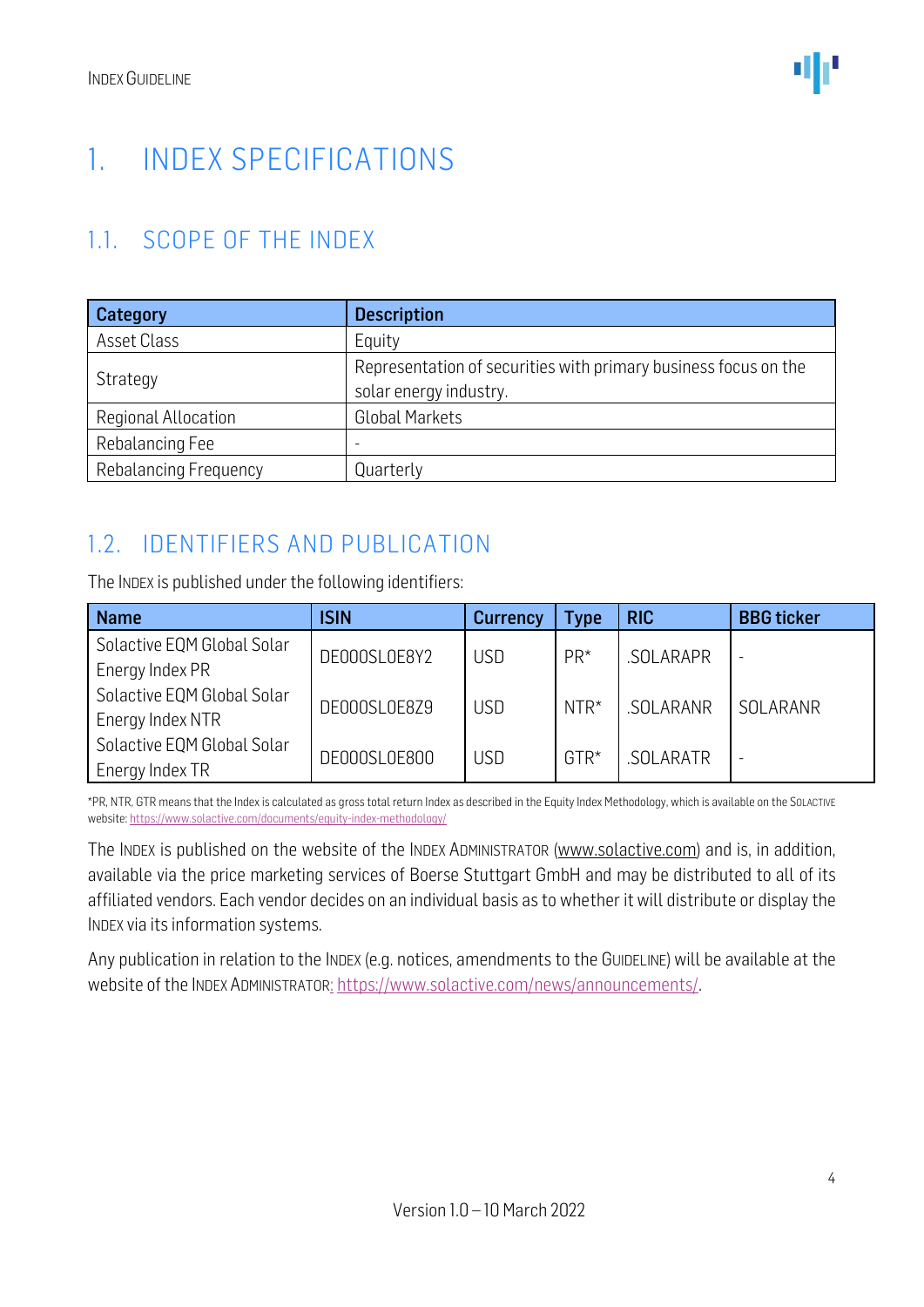

#### <span id="page-4-0"></span>1.3. INITIAL LEVEL OF THE INDEX

The initial level of the INDEX on the 07/11/2018, the START DATE, is 100. Historical values from the 10/03/2022, the LIVE DATE, will be recorded in accordance with Article 8 of the BMR. Levels of the INDEX published for a period prior to the LIVE DATE have been back-tested.

#### <span id="page-4-1"></span>1.4. PRICES AND CALCULATION FREQUENCY

The level of the INDEX is calculated on each CALCULATION DAY from 1:00 a.m. to 10:50 p.m. CET based on the TRADING PRICES on the EXCHANGES on which the INDEX COMPONENTS are listed. TRADING PRICES of INDEX COMPONENTS not listed in the INDEX CURRENCY are converted using the current Intercontinental Exchange (ICE) spot foreign exchange rate. Should there be no current TRADING PRICE for an INDEXCOMPONENT, the later of: (i) the most recent CLOSING PRICE; or (ii) the last available TRADING PRICE for the preceding TRADING DAY is used in the calculation.

In addition to the intraday calculation a closing level of the INDEX for each CALCULATION DAY is also calculated. This closing level is based on the CLOSING PRICES for the INDEX COMPONENTS on the respective EXCHANGES on which the INDEX COMPONENTS are listed. The CLOSING PRICES of INDEX COMPONENTS not listed in the INDEX CURRENCY are converted using the 04:00 p.m. London time WM Fixing quoted by Reuters. If there is no 04:00 p.m. London time WM Fixing for the relevant CALCULATION DAY, the last available 04:00 p.m. London time WM Fixing will be used for the closing level calculation.

#### <span id="page-4-2"></span>1.5. LICENSING

Licenses to use the INDEX as the underlying value for financial instruments, investment funds and financial contracts may be issued to stock exchanges, banks, financial services providers and investment houses by SOLACTIVE.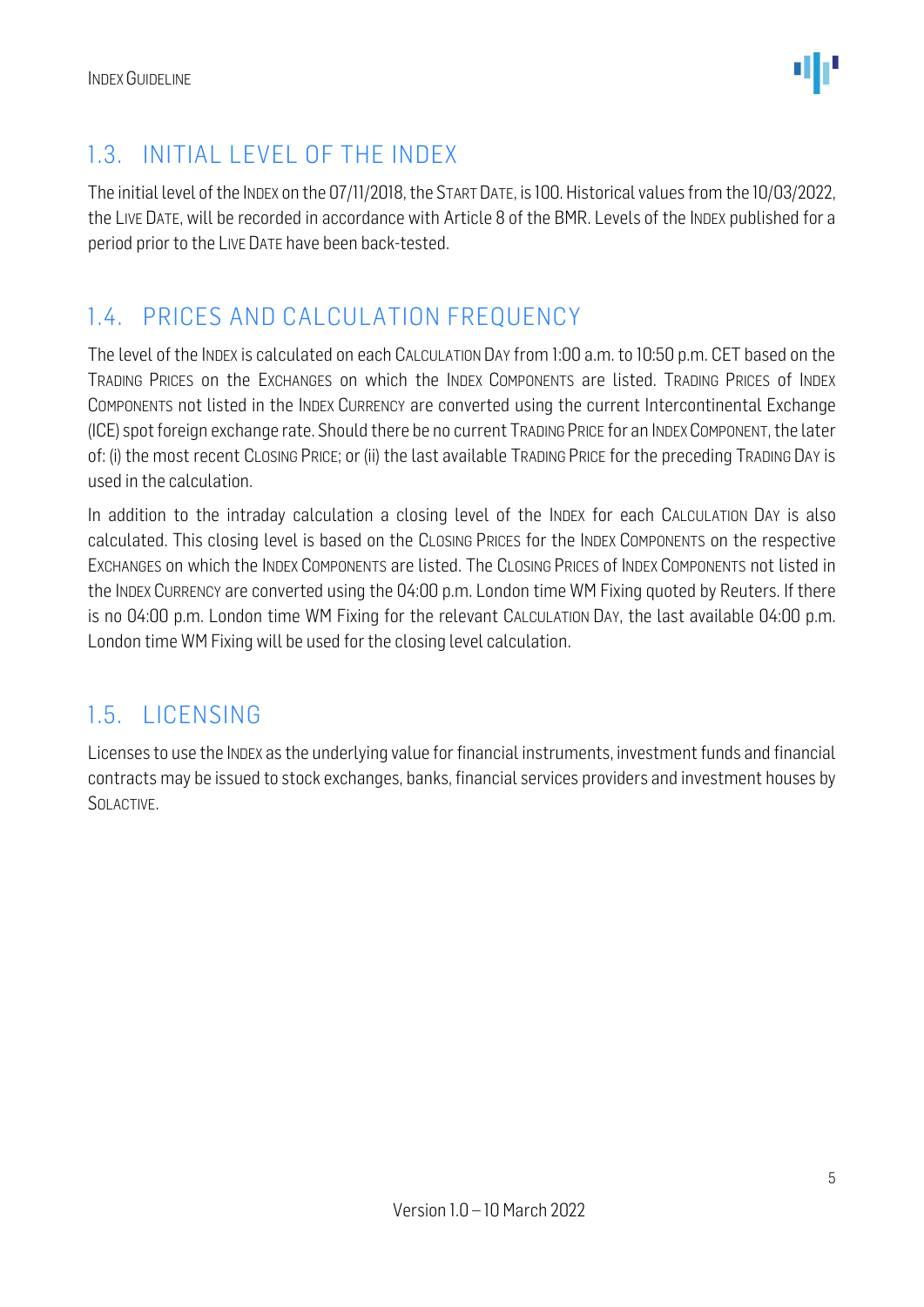### <span id="page-5-0"></span>2. INDEX SELECTION

On each SELECTION DAY, the SELECTION PARTY will revise the composition of the INDEX.

In a first step, the SELECTION PARTY determines the INDEX UNIVERSE in accordance with Section 2.1. The INDEX UNIVERSE comprises all those financial instruments which fulfill the INDEX UNIVERSE REQUIREMENTS (as specified in Section 2.1) and will constitute a starting pool from which the components of the INDEX will be selected. Based on this INDEX UNIVERSE, the new composition of the INDEX will be determined by applying the rules outlined in Section 2.2.

Each new INDEX COMPONENT will be assigned a weight as described in Section 2.3.

#### <span id="page-5-1"></span>2.1. INDEX UNIVERSE REQUIREMENTS

The INDEX UNIVERSE is comprised of all financial instruments which fulfill the below requirements

#### (the "INDEX UNIVERSE REQUIREMENTS"):

- 1. Listing on a regulated stock exchange in the form of shares tradable for foreign investors without restrictions, excluded U.S. Over-the-Counter listed companies (see Annex A).
- 2. FREE FLOAT MARKET CAPITALIZATION of at least USD 250 million.
- 3. AVERAGE DAILY VALUE TRADED of at least USD 2 million over six months prior to and including the SELECTION DAY.
- 4. China-headquartered companies will be included only if exchange traded ADR versions or Hong Kong exchange traded versions are available.

The INDEX ADMINISTRATOR has outsourced the determination of the INDEX UNIVERSE to the SELECTION PARTY. Such outsourcing has been made in accordance with the requirements of the BMR (Article 10 BMR).

The determination of the INDEX UNIVERSE is fully rule-based and the SELECTION PARTY cannot make any discretionary decisions.

#### <span id="page-5-2"></span>2.2. SELECTION OF THE INDEX COMPONENTS

Based on the INDEX UNIVERSE, the initial composition of the INDEX as well as any selection for an ordinary rebalance is determined on the SELECTION DAY in accordance with the following rules (the "INDEX COMPONENT REQUIREMENTS"):

- 1) Companies must derive at least 5% revenue from solar-related business operations. This includes the following business segments:
	- Manufacturing of photovoltaic, solar cells, and systems;
	- Producers of solar power generation, equipment, and components;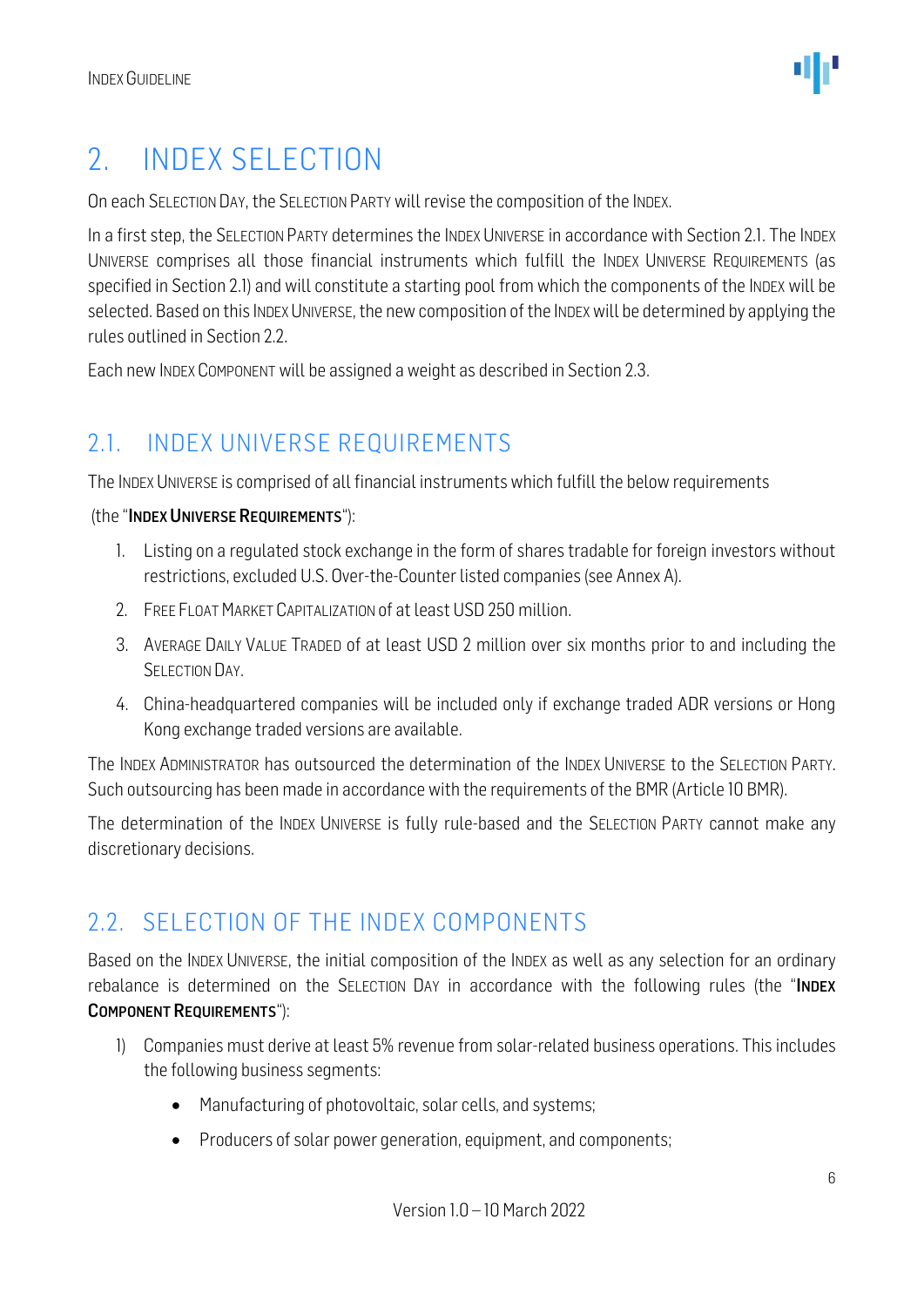

- Providers of solar power system installation, development, and financing, and/or
- Manufacturing of solar-powered charging and energy storage systems.
- 2) The companies selected after completion of the above step will be evaluated on the criteria outlined below. The evaluation is based on data provided by the DATA PROVIDER.
	- UN Global Compact
		- o Companies not in compliance with UN Global Compact principles.
	- Controversial Weapons
		- o Companies involved in the production development or maintenance of Antipersonnel Mines, Biological or Chemical weapons, Cluster munitions, Depleted uranium, Nuclear Weapons, or any other weapon that violate humanitarian principles through normal use.
		- o Companies that produce or develop key and dedicated components for controversial weapons.
		- $\circ$  Companies involved in the production and/or services tailor made for the defense industry or the military.
		- o Companies that hold ≥20% stake in a company that is involved in controversial weapons.
		- o Companies currently ≥ 50% owned by a company that is involved in controversial weapons.
	- Conventional Weapons
		- o >10% revenue from the production or distribution of arms, both public and private.
	- Tobacco
		- o >5% revenues from tobacco manufacturing.
		- o >5% revenue from tobacco distribution and/or sale of tobacco products.
	- Thermal Coal
		- o >10% revenues from the exploration mining or refining of thermal coal.
		- o Companies that base 30% or more of their operations on thermal coal.
		- o Companies that produce >20 million tons of thermal coal annually and are actively expanding.

All companies violating any of the exclusion criteria above are excluded. All companies for which an evaluation of these exclusion criteria is not possible due to insufficient and/or missing information or data are excluded.

The INDEX ADMINISTRATOR has outsourced the selection of the INDEXCOMPONENTS to the SELECTION PARTY. Such outsourcing has been made in accordance with the requirements of the BMR (Article 10 BMR).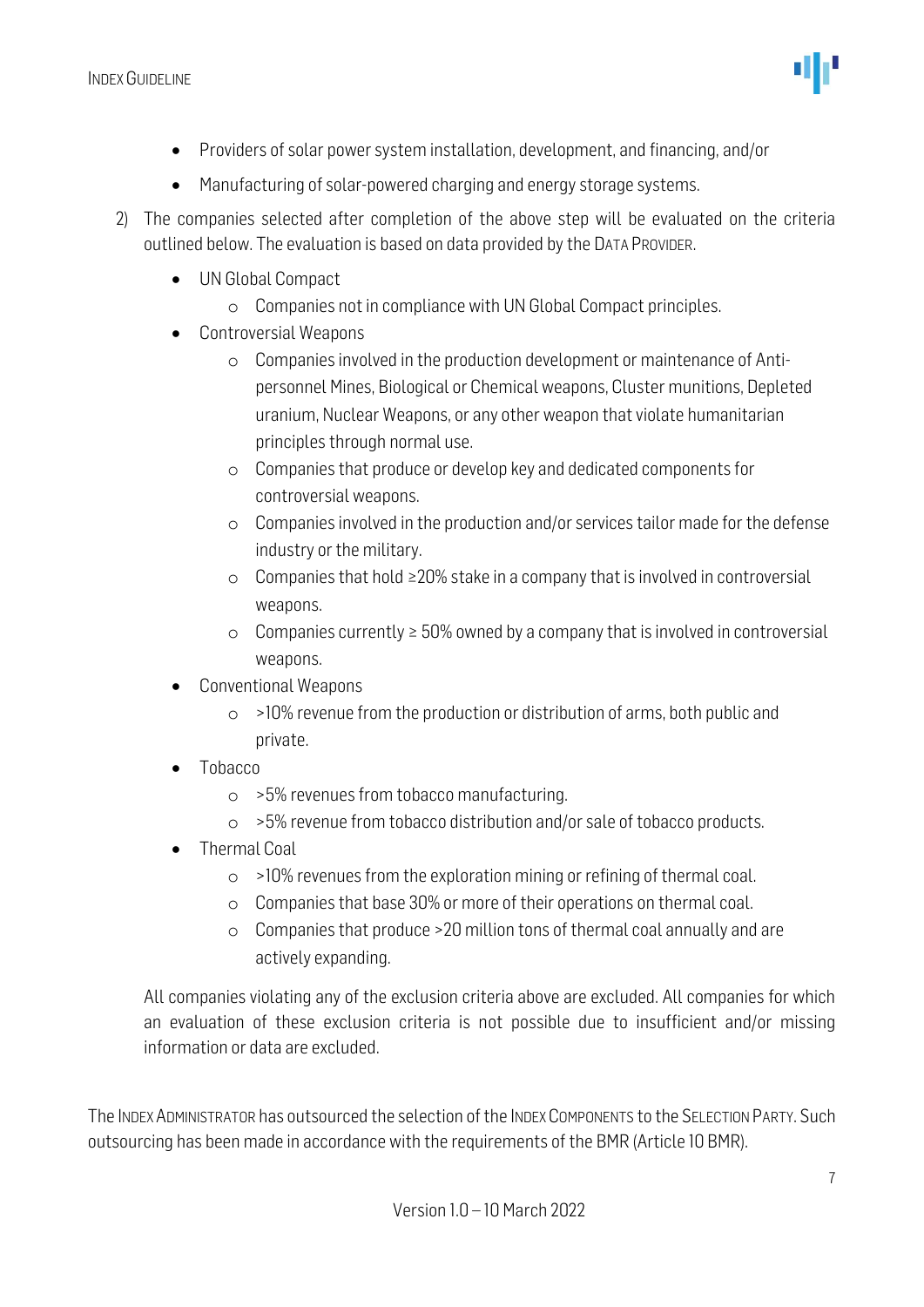

The selection of the INDEX COMPONENTS is fully rule-based and the SELECTION PARTY cannot make any discretionary decision.

#### <span id="page-7-0"></span>2.3. WEIGHTING OF THE INDEX COMPONENTS

On each SELECTION DAY each INDEX COMPONENT is assigned a weight determined by the following steps:

1. Companies deriving more than 60% of their revenues from solar-related business operations, receive a score of 1.0 and are considered core constituents.

Companies deriving at least 5% and up to 60% of their revenues from solar business operations, receive a score of 0.5 and are considered non-core constituents.

- 2. TheFREE FLOAT MARKET CAPITALIZATION of each INDEX COMPONENT is multiplied by the companies score as described in the previous step. Then, each INDEX COMPONENT is assigned a weight according to the adjusted FREE FLOAT MARKET CAPITALIZATION.
- 3. A weight cap of 8% is applied to each INDEX COMPONENT. Any excess weight is redistributed proportionally to the other INDEX COMPONENTS in an iterative manner.

The revenue category and final weights of each INDEX COMPONENT are provided by the SELECTION PARTY.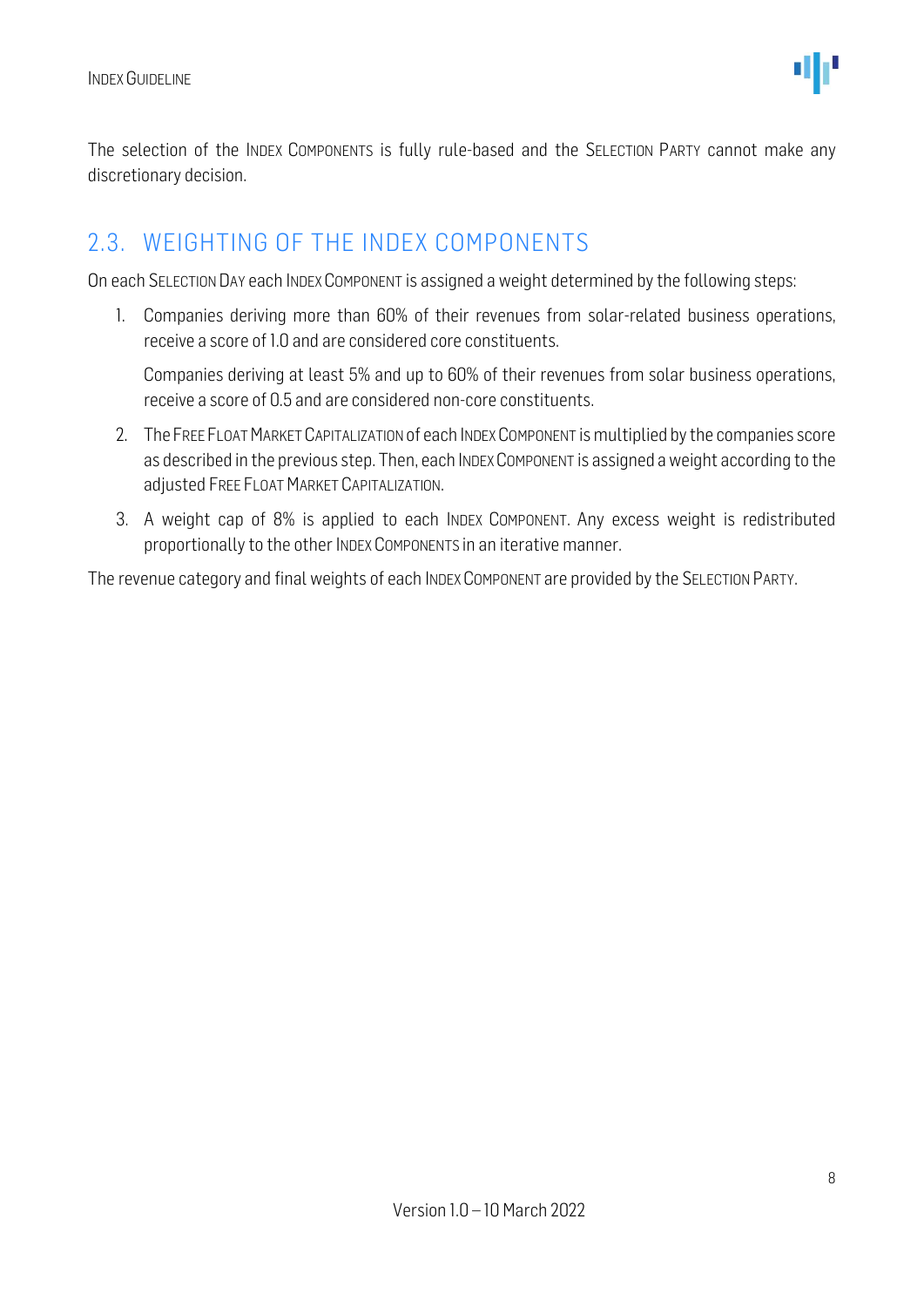### <span id="page-8-0"></span>3. REBALANCE

#### <span id="page-8-1"></span>3.1. ORDINARY REBALANCE

In order to reflect the new selection of the INDEX COMPONENTS determined on the SELECTION DAY (in accordance with Section 2.1 and 2.2) the INDEX is adjusted on the REBALANCE DAY after CLOSE OF BUSINESS.

This is carried out by implementing the shares as determined on the FIXING DAY based on the weights calculated on the SELECTION DAY.

For more information on the rebalance procedure please refer to the Equity Index Methodology, which is incorporated by reference and available on the Solactive website: [https://www.solactive.com/documents/equity-index-methodology/.](https://www.solactive.com/documents/equity-index-methodology/)

SOLACTIVE will publish any changes made to the INDEX COMPONENTS with sufficient notice before the REBALANCE DAY on the SOLACTIVE webpage under the section "Announcement", which is available at [https://www.solactive.com/news/announcements/.](https://www.solactive.com/news/announcements/)

#### <span id="page-8-2"></span>3.2. EXTRAORDINARY REBALANCE

The INDEX is not rebalanced extraordinarily.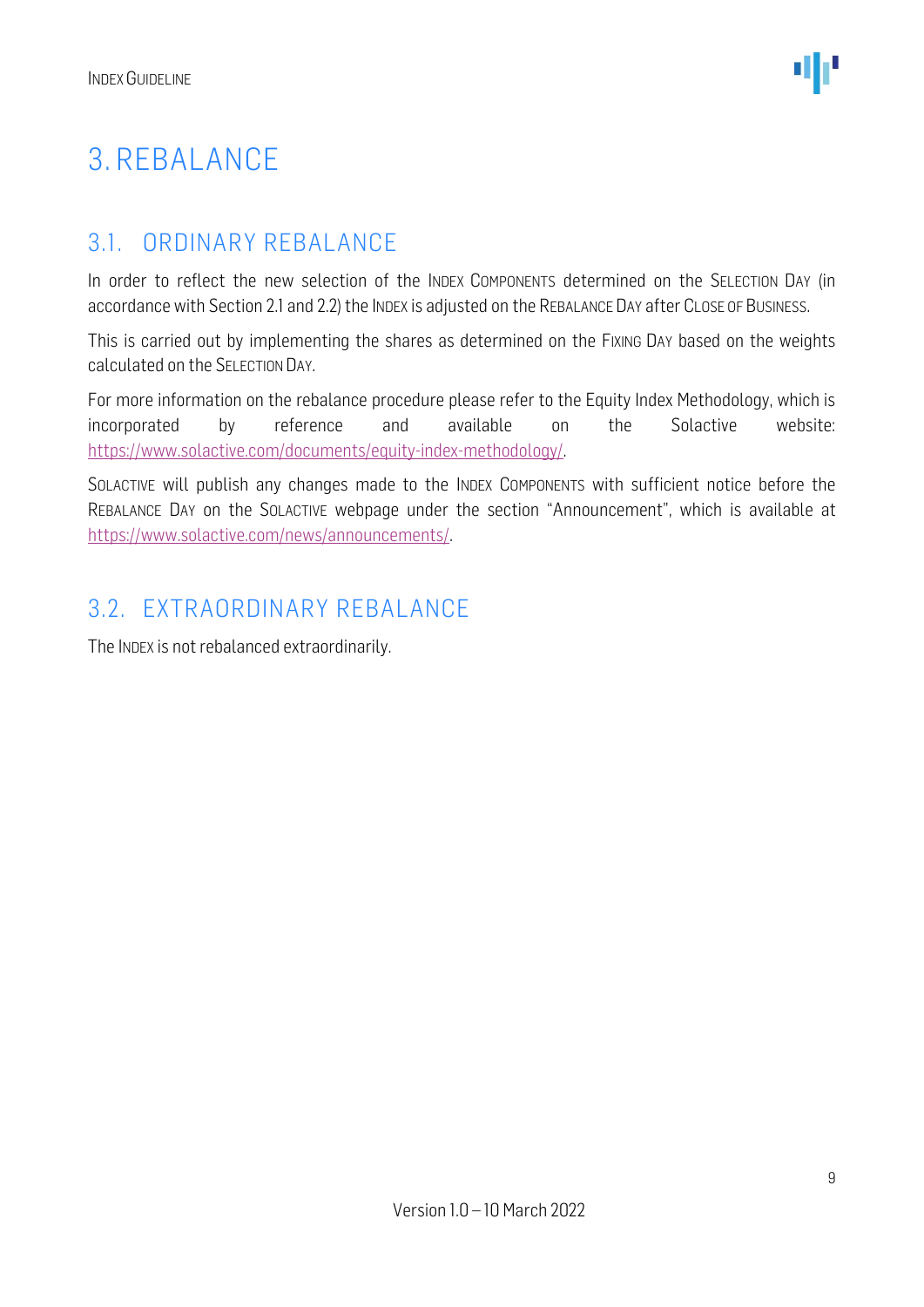### <span id="page-9-0"></span>4. CALCULATION OF THE INDEX

#### <span id="page-9-1"></span>4.1. INDEX FORMULA

The INDEX is calculated as a price return, net total return and gross total return Index.

The calculation is performed according to the Equity Index Methodology, which is available on the SOLACTIVE website: [https://www.solactive.com/documents/equity-index-methodology/.](https://www.solactive.com/documents/equity-index-methodology/) The divisor index formula stipulates that the level of the INDEX changes based on the change of the prices of its INDEX COMPONENTS taking into account their weight in the INDEX and any currency conversion in case the price of an INDEX COMPONENT is quoted in a currency other than the INDEX CURRENCY.

Any dividends or other distributions are reinvested across the entire basket of INDEX COMPONENTS by means of a divisor at the opening of the effective date (the so-called ex-date) of the payment of such dividend or other distribution.

A more detailed description of the mechanics of the index calculation formula can be found in the Equity Index Methodology under Section 1.2.

#### <span id="page-9-2"></span>4.2. ACCURACY

The level of the INDEX will be rounded to two decimal places. Divisors will be rounded to six decimal places. TRADING PRICES and foreign exchange rates will be rounded to six decimal places.

#### <span id="page-9-3"></span>4.3. ADJUSTMENTS

Under certain circumstances, an adjustment of the INDEXmay be necessary between two regular REBALANCE DAYS. Such adjustment has to be made if a corporate action (as specified in Section 4.4 below) in relation of an INDEX COMPONENT occurs. Such adjustment may have to be done in relation to an INDEX COMPONENT and/or may also affect the number of INDEX COMPONENTS and/or the weighting of certain INDEX COMPONENTS and will be made in compliance with the Solactive Equity Index Methodology, which is incorporated by reference and available on the SOLACTIVE website: [https://www.solactive.com/documents/equity-index-methodology/.](https://www.solactive.com/documents/equity-index-methodology/)

SOLACTIVE will announce the INDEX adjustment giving a notice period of at least two TRADING DAYS (with respect to the affected INDEX COMPONENT) on the SOLACTIVE website under the Section "Announcements", which is available at https://www.solactive.com/news/announcements/. The INDEX adjustments will be implemented on the effective day specified in the respective notice.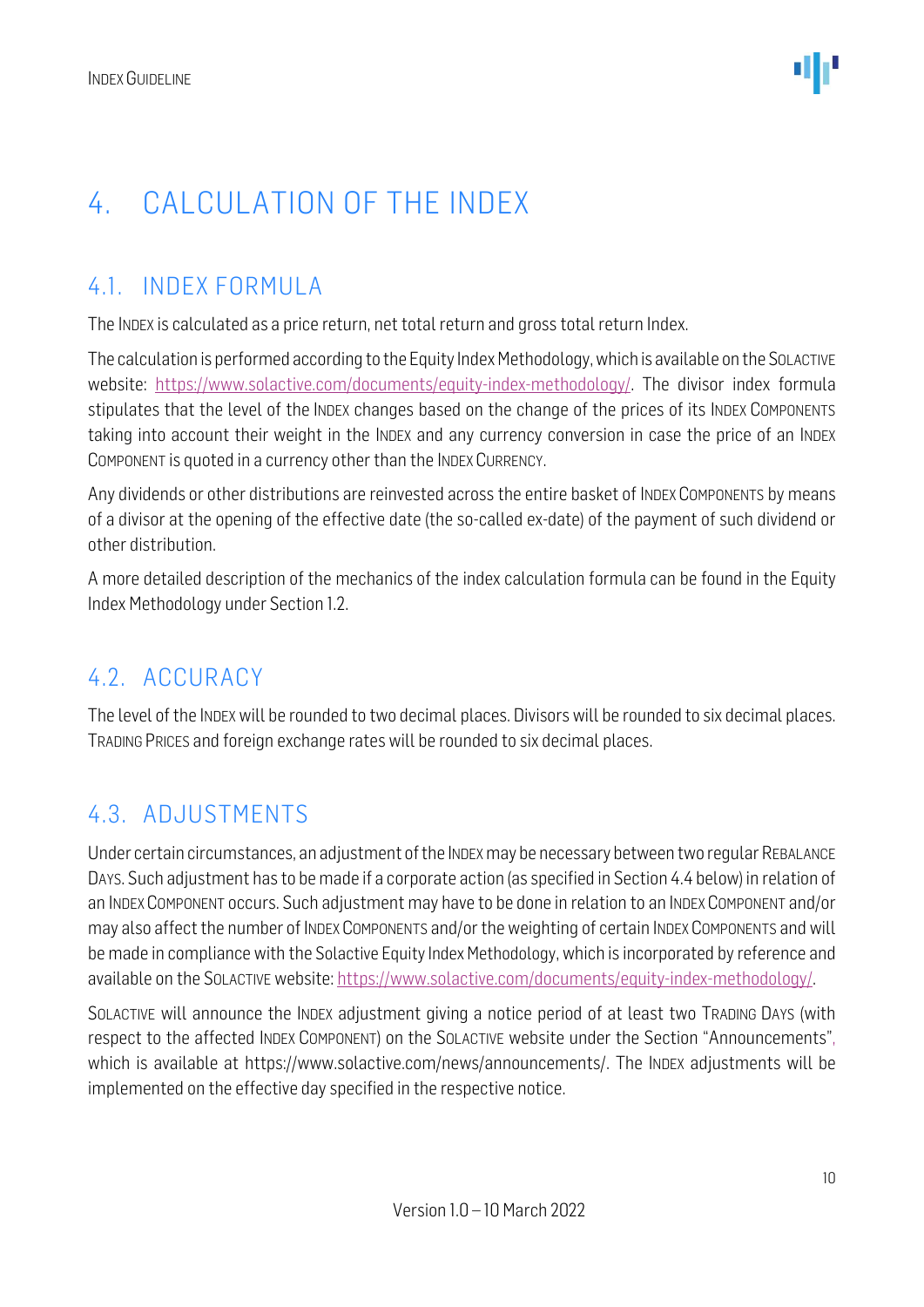#### <span id="page-10-0"></span>4.4. CORPORATE ACTIONS

As part of the INDEX maintenance SOLACTIVE will consider various events – also referred to as corporate actions –which result in an adjustment to the INDEX between two regular REBALANCE DAYS. Such events have a material impact on the price, weighting or overall integrity of INDEX COMPONENTS. Therefore, they need to be accounted for in the calculation of the INDEX. Corporate actions will be implemented from the cum-day to the ex-day of the corporate action, so that the adjustment to the INDEX coincides with the occurrence of the price effect of the respective corporate action.

Adjustments to the INDEX to account for corporate actions will be made in compliance with the Equity Index Methodology, which is available on the SOLACTIVE website: [https://www.solactive.com/documents/equity](https://www.solactive.com/documents/equity-index-methodology/)[index-methodology/.](https://www.solactive.com/documents/equity-index-methodology/) This document contains for each corporate action a brief definition and specifies the relevant adjustment to the INDEX variables.

While SOLACTIVE aims at creating and maintaining its methodology for treatment of corporate actions as generic and transparent as possible and in line with regulatory requirements, it retains the right in accordance with the Equity Index Methodology to deviate from these standard procedures in case of any unusual or complex corporate action or if such a deviation is made to preserve the comparability and representativeness of the INDEX over time.

SOLACTIVE considers following, but not conclusive, list of corporate actions as relevant for INDEX maintenance:

- $\geq$  Cash Distributions (e.g. payment of a dividend)
- $>$  Stock distributions (e.g. payment of a dividend in form of additional shares)
- $>$  Stock distributions of another company (e.g. payment of a dividend in form of additional shares of another company (e.g. of a subsidiary))
- $>$  Share splits (company's present shares are divided and therefore multiplied by a given factor)
- $\geq$  Reverse splits (company's present shares are effectively merged)
- $>$  Capital increases (such as issuing additional shares)
- $>$  Share repurchases (a company offer its shareholders the option to sell their shares to a fixed price)
- $>$  Spin-offs (the company splits its business activities into two or more entities and distributes new equity shares in the created entities to the shareholders of the former entity)
- $>$  Mergers & Acquisitions (transaction in which the ownership of a company (or other business organizations) are transferred or consolidated with other entities, e.g. fusion of two or more separate companies into one entity)
- $\geq$  Delistings (company's shares are no longer publicly traded at a stock exchange)
- $>$  Nationalization of a company (effective control of a legal entity is taken over by a state)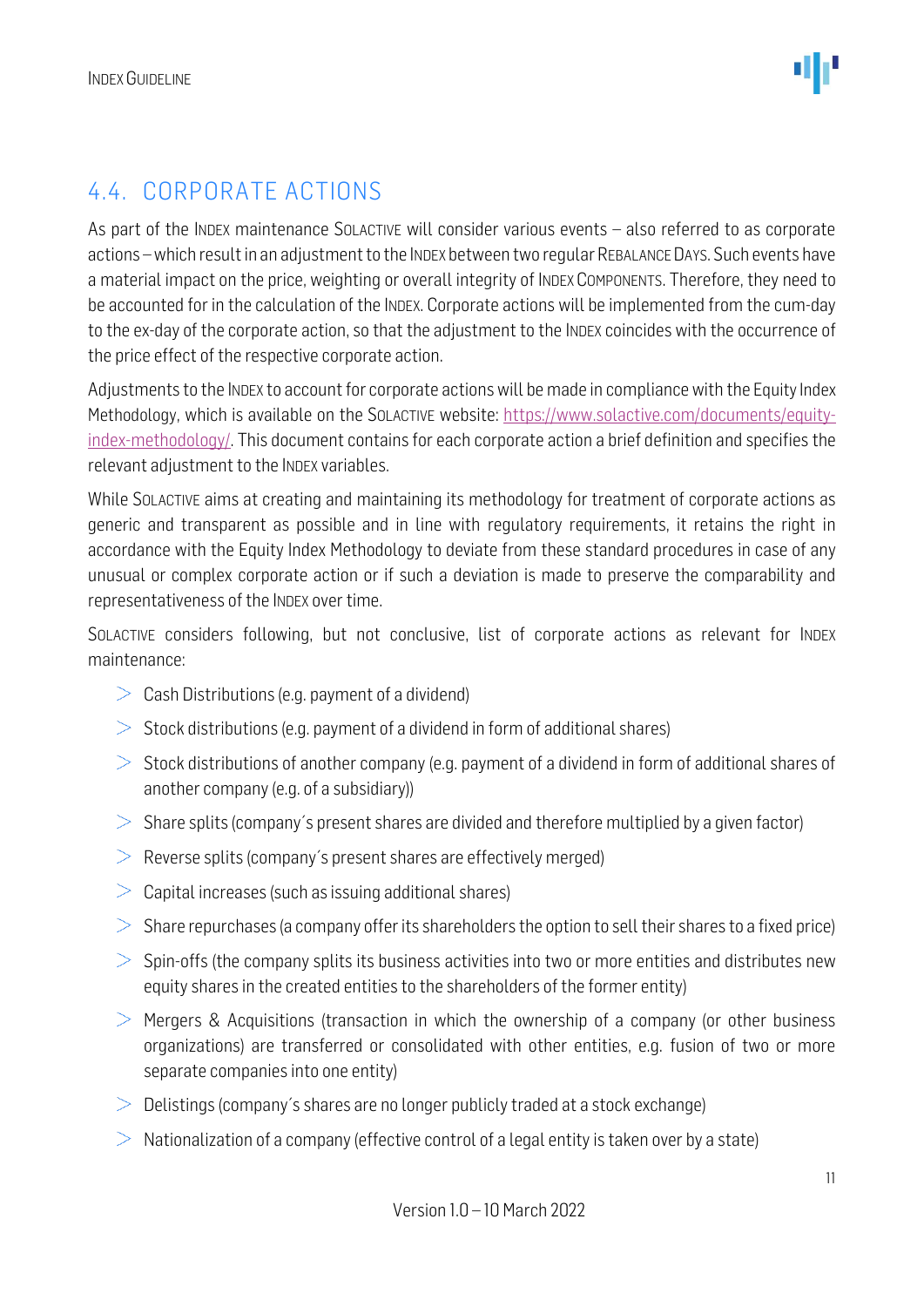$>$  Insolvency

#### <span id="page-11-0"></span>4.5. RECALCULATION

SOLACTIVE makes the greatest possible efforts to accurately calculate and maintain its indices. However, errors in the determination process may occur from time to time for variety reasons (internal or external) and therefore, cannot be completely ruled out. SOLACTIVE endeavors to correct all errors that have been identified within a reasonable period of time. The understanding of "a reasonable period of time" as well as the general measures to be taken are generally depending on the underlying and is specified in the Solactive Correction Policy, which is incorporated by reference and available on the SOLACTIVE website: [https://www.solactive.com/documents/correction-policy/.](https://www.solactive.com/documents/correction-policy/)

#### <span id="page-11-1"></span>4.6. MARKET DISRUPTION

In periods of market stress SOLACTIVE calculates its indices following predefined and exhaustive arrangements as described in the Solactive Disruption Policy, which is incorporated by reference and available on the SOLACTIVE website: [https://www.solactive.com/documents/disruption-policy/.](https://www.solactive.com/documents/disruption-policy/) Such market stress can arise due to a variety of reasons, but generally results in inaccurate or delayed prices for one or more INDEXCOMPONENTS. The determination of the INDEXmay be limited or impaired at times of illiquid or fragmented markets and market stress.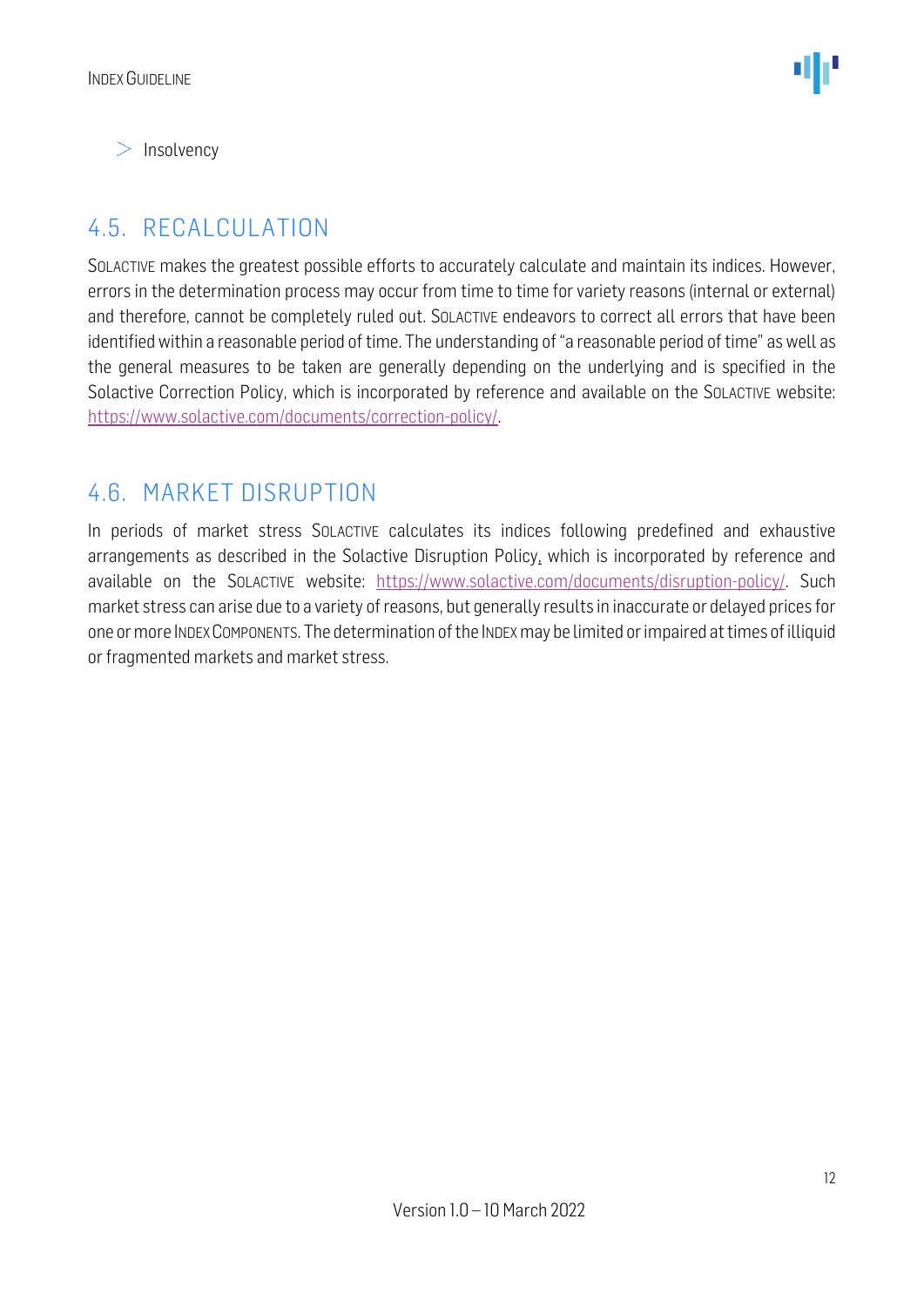### <span id="page-12-0"></span>5. MISCELLANEOUS

#### <span id="page-12-1"></span>5.1. DISCRETION

Any discretion which may need to be exercised in relation to the determination of the INDEX (for example the determination of the INDEX UNIVERSE (if applicable), the selection of the INDEX COMPONENTS (if applicable) or any other relevant decisions in relation to the INDEX) shall be made in accordance with strict rules regarding the exercise of discretion or expert judgement.

For the INDEX, a SELECTION PARTY is used. The determinations of the INDEXUNIVERSE and the INDEXCOMPONENTS are subject to decisions of the SELECTION PARTY where the exercise of discretion is needed. The SELECTION PARTY has confirmed, that such discretionary decision is performed in accordance with the specifications established by the INDEX ADMINISTRATOR.

#### <span id="page-12-2"></span>5.2. METHODOLOGY REVIEW

The methodology of the INDEX is subject to regular review, at least annually. In case a need of a change of the methodology has been identified within such review (e.g. if the underlying market or economic reality has changed since the launch of the INDEX, i.e. if the present methodology is based on obsolete assumptions and factors and no longer reflects the reality as accurately, reliably and appropriately as before), such change will be made in accordance with the Solactive Methodology Policy, which is incorporated by reference and available on the SOLACTIVE website: [https://www.solactive.com/documents/methodology-policy/.](https://www.solactive.com/documents/methodology-policy/)

Such change in the methodology will be announced on the SOLACTIVE website under the Section "Announcement", which is available at https://www.solactive.com/news/announcements/. The date of the last amendment of this INDEX is contained in this GUIDELINE.

#### <span id="page-12-3"></span>5.3. CHANGES IN CALCULATION METHOD

The application by the INDEX ADMINISTRATOR of the method described in this document is final and binding. The INDEXADMINISTRATOR shall apply the method described above for the composition and calculation of the INDEX. However, it cannot be excluded that the market environment, supervisory, legal and financial or tax reasons may require changes to be made to this method. The INDEX ADMINISTRATOR may also make changes to the terms and conditions of the INDEX and the method applied to calculate the INDEX that it deems to be necessary and desirable in order to prevent obvious or demonstrable error or to remedy, correct or supplement incorrect terms and conditions. The INDEX ADMINISTRATOR is not obliged to provide information on any such modifications or changes. Despite the modifications and changes, the INDEX ADMINISTRATOR will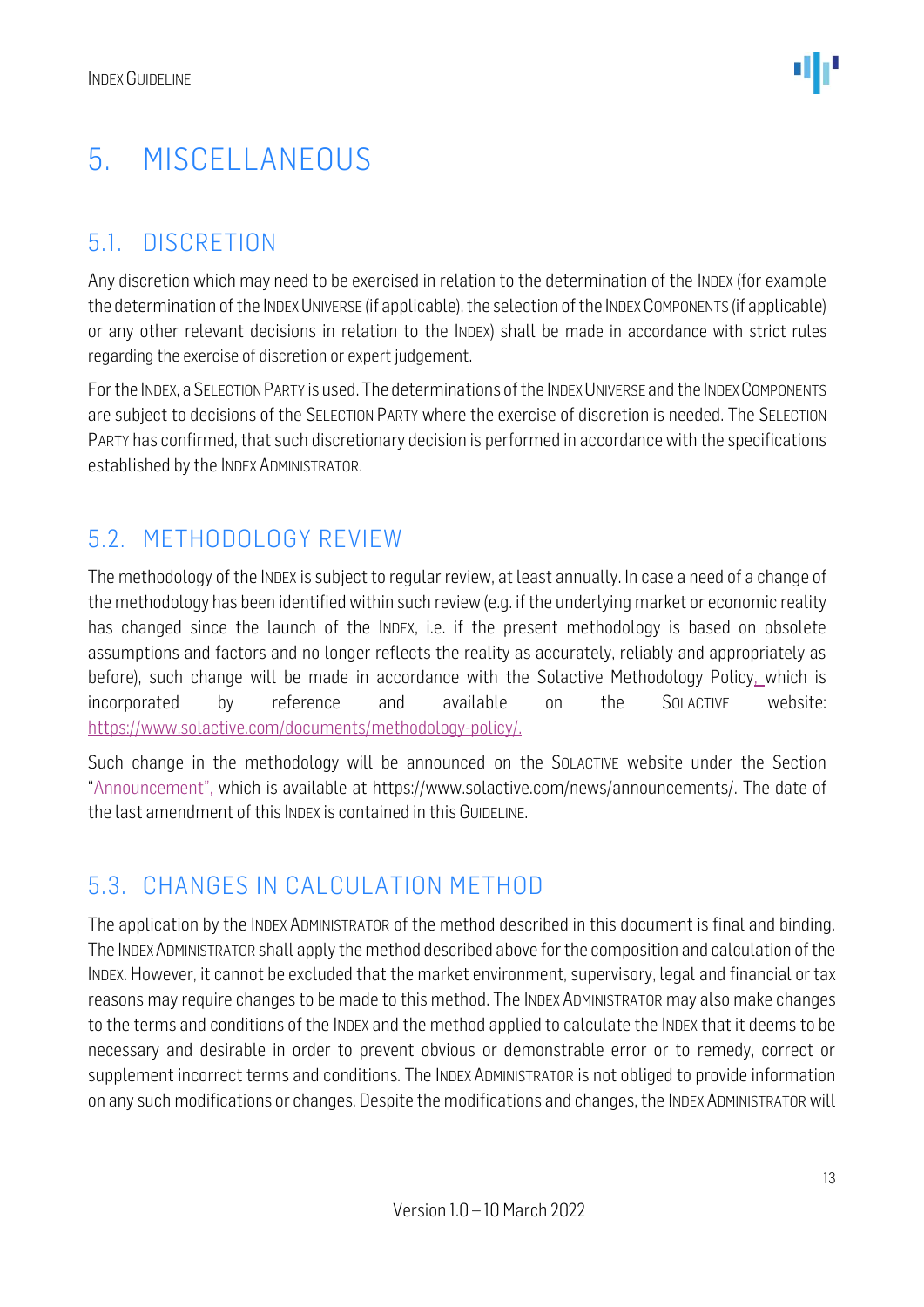take the appropriate steps to ensure a calculation method is applied that is consistent with the method described above.

#### <span id="page-13-0"></span>5.4. TERMINATION

SOLACTIVE makes the greatest possible efforts to ensure the resilience and continued integrity of its indices over time. Where necessary, SOLACTIVE follows a clearly defined and transparent procedure to adapt Index methodologies to changing underlying markets (see Section 5.2 "Methodology Review") in order to maintain continued reliability and comparability of the indices. Nevertheless, if no other options are available the orderly cessation of the INDEX may be indicated. This is usually the case when the underlying market or economic reality, which an index is set to measure or to reflect, changes substantially and in a way not foreseeable at the time of inception of the index, the index rules, and particularly the selection criteria, can no longer be applied coherently or the index is no longer used as the underlying value for financial instruments, investment funds and financial contracts.

SOLACTIVE has established and maintains clear guidelines on how to identify situations in which the cessation of an index is unavoidable, how stakeholders are to be informed and consulted and the procedures to be followed for a termination or the transition to an alternative index. Details are specified in the Solactive Termination Policy, which is incorporated by reference and available on the SOLACTIVE website: [https://www.solactive.com/documents/termination-policy/.](https://www.solactive.com/documents/termination-policy/)

#### <span id="page-13-1"></span>5.5. OVERSIGHT

An oversight committee composed of staff from SOLACTIVE and its subsidiaries (the "OVERSIGHT COMMITTEE") is responsible for decisions regarding any amendments to the rules of the INDEX. Any such amendment, which may result in an amendment of the GUIDELINE, must be submitted to the OVERSIGHT COMMITTEE for prior approval and will be made in compliance with the [Methodology](http://methodology/) Policy, which is available on the SOLACTIVE website: [https://www.solactive.com/documents/methodology-policy/.](https://www.solactive.com/documents/methodology-policy/)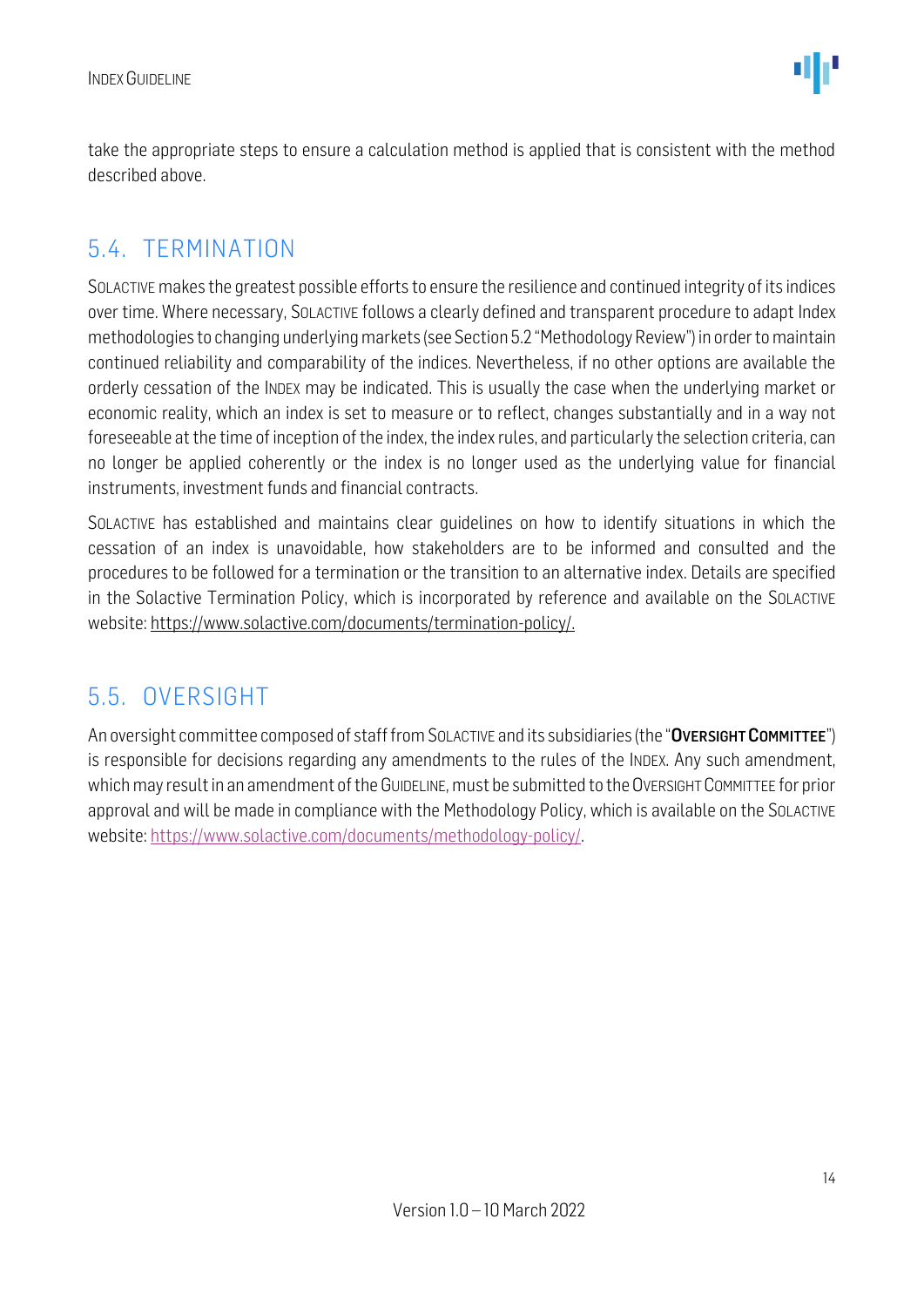### <span id="page-14-0"></span>6. DEFINITIONS

"AVERAGE DAILY VALUE TRADED" means, in respect of an INDEX COMPONENT, the sum of DAILY VALUE TRADED over the specified period divided by the number of TRADING DAYS that fall in the specified period.

"BENCHMARK REGULATION" shall have the meaning as defined in Section "Introduction".

"BMR" shall have the meaning as defined in Section "Introduction".

"CALCULATION DAY" is every weekday from Monday to Friday.

"CLOSE OF BUSINESS" is the calculation time of the closing level of the INDEX as outlined in Section 1.4.

The "CLOSING PRICE" in respect of an INDEX COMPONENT and a TRADING DAY is a security's final regular-hours TRADING PRICE published by the EXCHANGE and determined in accordance with the EXCHANGE regulations. If the EXCHANGE has no or has not published a CLOSING PRICE in accordance with the EXCHANGE rules for an INDEX COMPONENT, the last TRADING PRICE will be used.

"DAILY VALUE TRADED" means, in respect of an INDEX COMPONENT and a TRADING DAY, the product of (i) the CLOSING PRICE of such INDEX COMPONENT and (ii) the volume traded (measured as a number of shares) of such INDEX COMPONENT on the EXCHANGE during such TRADING DAY.

"DATA PROVIDER" is Minerva Analytics Ltd. For more information, please visit[: www.minerva.info.](http://www.minerva.info/)

"EXCHANGE" is with respect to the INDEX and every INDEX COMPONENT, the respective exchange where the INDEX COMPONENT has its listing as determined in accordance with the rules in Section 2.

"FIXING DAY" IS SELECTION DAY.

The "FREE FLOAT" is with regard to each of the securities fulfilling the INDEX COMPONENT REQUIREMENTS on a SELECTION DAY the share class-specific fraction of the total number of shares of such share class issued that are available for trading by market participants and not locked-in by long term holders, as sourced from data vendors.

The "FREE FLOAT MARKET CAPITALIZATION" is with regard to each of the securities fulfilling the INDEX COMPONENT REQUIREMENTS on a SELECTION DAY the share class-specific free float market capitalization. It is calculated as the multiplication of the shares outstanding in FREE FLOAT (as sourced from data vendors) with the CLOSING PRICE of the share class as of the respective SELECTION DAY.

"GUIDELINE" shall have the meaning as defined in Section "Introduction".

"INDEX" shall have the meaning as defined in Section "Introduction".

"INDEX ADMINISTRATOR" shall have the meaning as defined in Section "Introduction".

"INDEX COMPONENT" is each security reflected in the INDEX.

"INDEX COMPONENT REQUIREMENTS" shall have the meaning as defined in Section 2.2.

"INDEX CURRENCY" is the currency specified in the column "Currency" in the table in Section 1.2.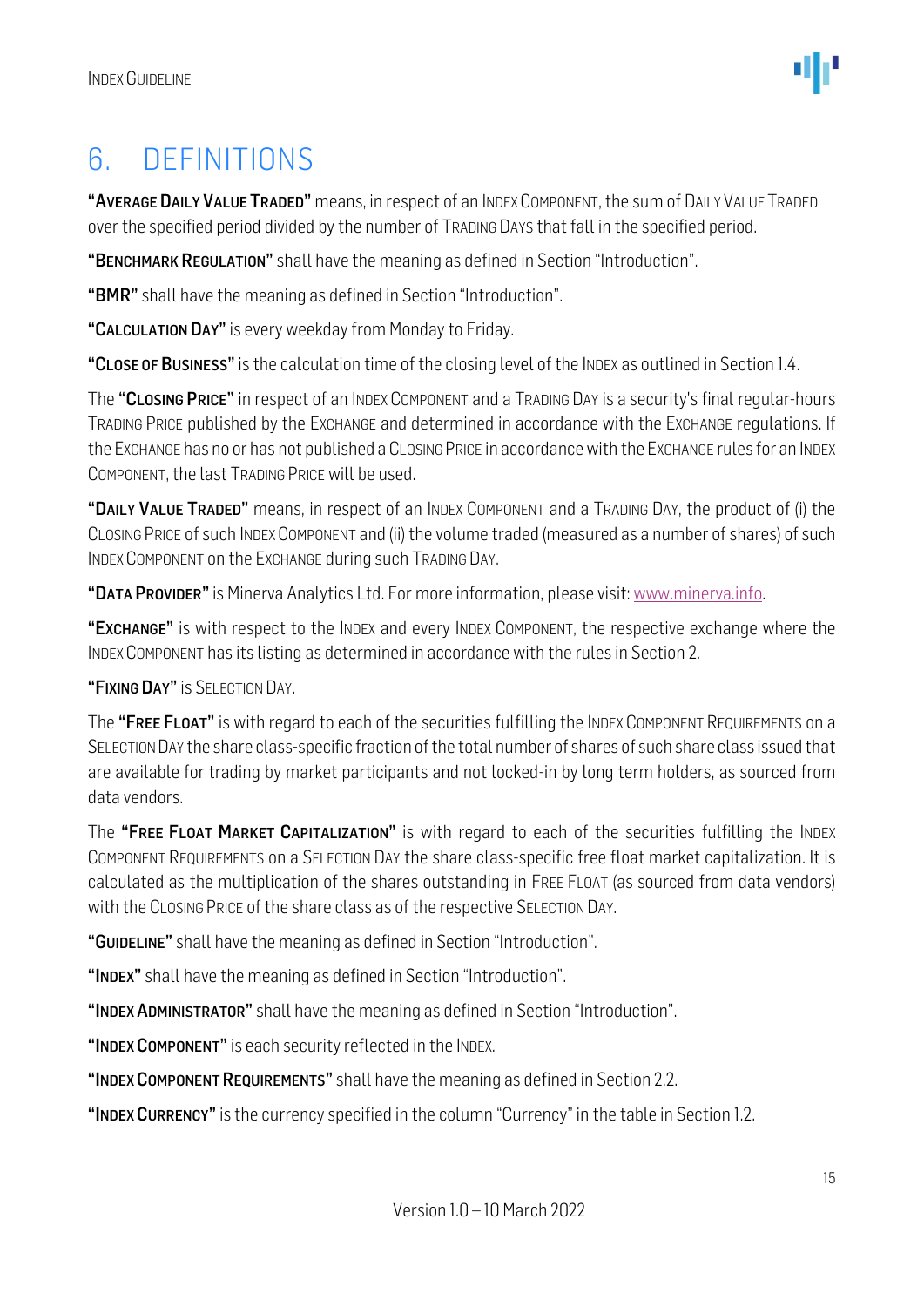

"INDEX UNIVERSE REQUIREMENTS" shall have the meaning as defined in Section 2.1.

"INDEX UNIVERSE" is the sum of all financial instruments which fulfill the INDEX UNIVERSE REQUIREMENTS.

"LIVE DATE" shall have the meaning as defined in Section 1.3.

"OVERSIGHT COMMITTEE" shall have the meaning as defined in Section 5.5.

"REBALANCE DAY" is the first Wednesday in February, May, August and November. If that day is not a TRADING DAY the REBALANCE DAY will be the immediately following TRADING DAY.

"SELECTION DAY" is 10 CALCULATION DAYS before the last CALCULATION DAY in January, April, July and October, disregarding any potential change of the CALCULATION DAY.

"SELECTION PARTY" is EQM Indexes, LLC. For more information, please visit[: https://eqmindexes.com/.](https://eqmindexes.com/)

"SOLACTIVE" shall have the meaning as defined in Section "Introduction".

"START DATE" shall have the meaning as defined in Section 1.3.

"TRADING DAY" is with respect to an INDEX COMPONENT included in the INDEX at the REBALANCE DAY every INDEX COMPONENT included in the INDEX at the CALCULATION DAY immediately following the REBALANCE DAY (for clarification: this provision is intended to capture the TRADING DAYS for the securities to be included in the INDEX as new INDEX COMPONENTS with close of trading on the relevant EXCHANGE on the REBALANCE DAY) a day on which the relevant EXCHANGE is open for trading (or a day that would have been such a day if a market disruption had not occurred), excluding days on which trading may be ceased prior to the scheduled EXCHANGE closing time and days on which the EXCHANGE is open for a scheduled shortened period. The INDEX ADMINISTRATOR is ultimately responsible as to whether a certain day is a TRADING DAY.

The "TRADING PRICE" in respect of an INDEX COMPONENT and a TRADING DAY is the most recent published price at which the INDEX COMPONENT was traded on the respective EXCHANGE.

"WM/REFINITIV RATE" shall have the meaning as defined in Section 1.4.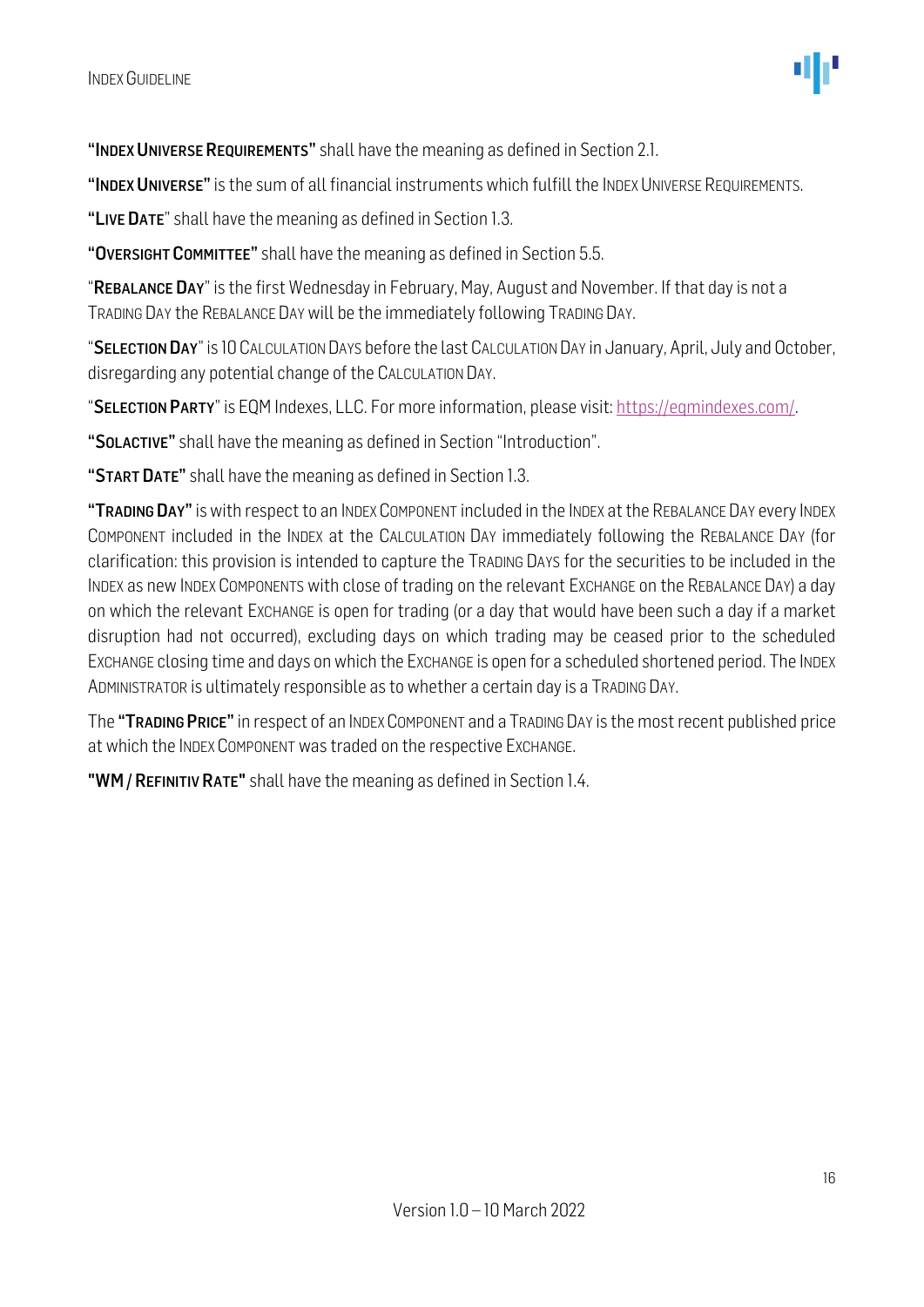### <span id="page-16-0"></span>7. HISTORY OF INDEX CHANGES

| <b>Version</b> | <b>Date</b>   | <b>Description</b>                                  |
|----------------|---------------|-----------------------------------------------------|
| 1.0            | 10 March 2022 | Index Guideline creation ( <i>initial version</i> ) |
|                |               |                                                     |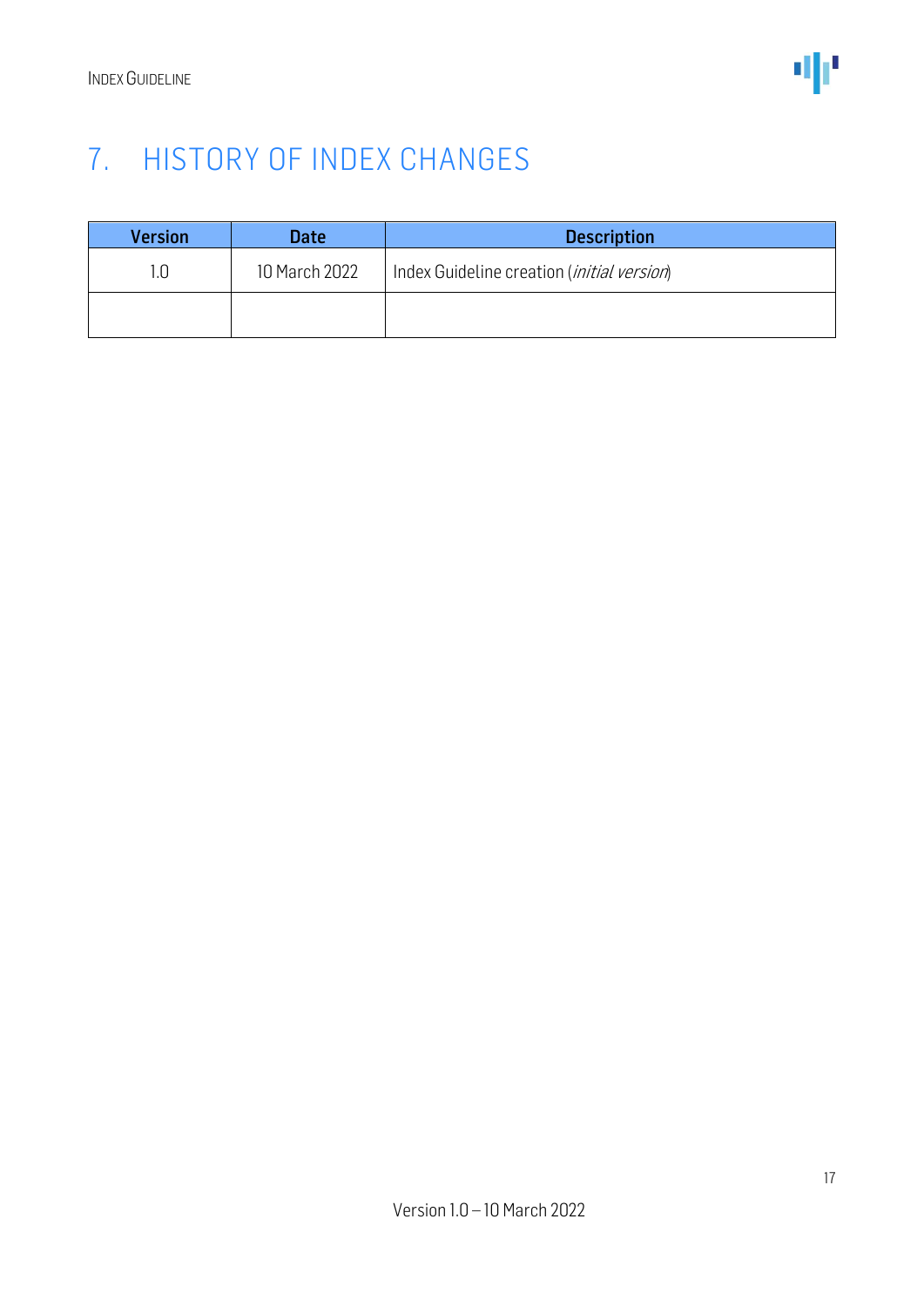### ANNEX A

| No.            | <b>Exchange Code</b>   | Exchange                                         |
|----------------|------------------------|--------------------------------------------------|
|                | <b>NA</b>              | Equity Euronext Amsterdam Netherlands            |
| $\overline{2}$ | FP                     | <b>Equity Euronext Paris France</b>              |
| 3              | <b>FH</b>              | Equity Helsinki Stock Exchange Finland           |
| 4              | HK                     | Equity Hong Kong Stock Exchange China            |
| 5              | KP                     | Equity Korea Stock Exchange Korea                |
| 6              | KQ                     | Equity KOSDAQ Stock Exchange Korea               |
| $\overline{1}$ | LN                     | Equity London Stock Exchange United Kingdom      |
| 8              | UQ                     | Equity Nasdaq Global Market United States        |
| 9              | UW                     | Equity Nasdaq Global Select Market United States |
| 10             | <b>UR</b>              | Equity NASDAQ Capital Market                     |
| 11             | <b>UN</b>              | Equity New York Stock Exchange United States     |
| 12             | N <sub>O</sub>         | Equity Oslo Norway                               |
| 13             | <b>SE</b>              | Equity SIX Swiss Exchange Switzerland            |
| 14             | SS                     | Equity Stockholm Stock Exchange Sweden           |
| 15             | SF                     | Equity First North Stockholm Sweden              |
| 16             | TT                     | Equity Taiwan Stock Exchange Taiwan              |
| 17             | JT                     | Equity Tokyo Stock Exchange Japan                |
| 18             | CT                     | Equity Toronto Stock Exchange Canada             |
| 19             | GY                     | Equity Xetra Germany                             |
| 20             | $\lfloor \ \rfloor$    | Equity London International Exchange             |
| 21             | $\mathsf{I}\mathsf{T}$ | Equity Tel Aviv Stock Exchange                   |
| 22             | AT                     | Equity Australian Securities Exchange Australia  |
| 23             | AV                     | Equity Vienna Stock Exchange Austria             |
| 24             | ΝZ                     | Equity New Zealand Exchange                      |
| 25             | ID                     | Equity Irish Stock Exchange Ireland              |
| 27             | <b>DC</b>              | Equity NASDAQ OMX Copenhagen Denmark             |
| 28             | SM                     | Equity Madrid Stock Exchange Spain               |
| 29             | SQ                     | Equity Sociedad de Bolsas Spain                  |
| 30             | IM                     | Equity Borsa Italiana Italy                      |
| 31             | PL                     | Equity Euronext Lisbon Portugal                  |
| 32             | SP                     | Equity Singapore Exchange Singapore              |
| 33             | <b>BB</b>              | Equity Euronext Brussels Belgium                 |
| 34             | SF                     | Equity Nasdaq First North Stockholm              |
| 35             | JT                     | Equity JASDAQ Securities Exchange                |
| 36             | TT                     | Equity Taipei Exchange Taiwan                    |
| 37             | <b>BS</b>              | Equity Brazil Stock Exchange                     |
| 38             | MK                     | Equity Kuala Lumpur Stock Exchange               |
| 39             | MF                     | <b>Equity Mexico Stock Exchange</b>              |
| 40             | PW                     | Equity Warsaw Stock Exchange                     |
| 41             | SJ                     | Equity Johannesburg Stock Exchange               |